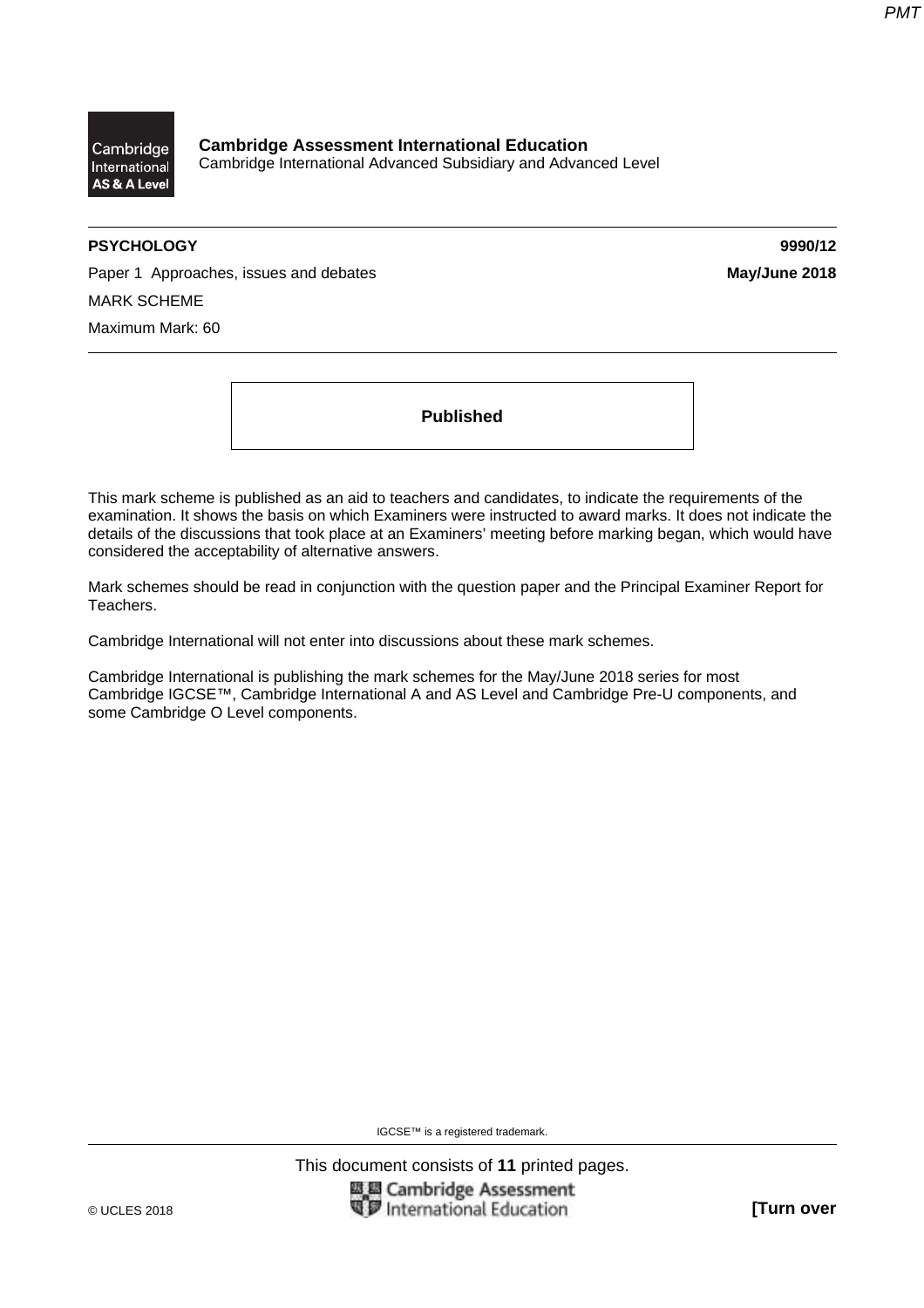# **Generic Marking Principles**

These general marking principles must be applied by all examiners when marking candidate answers. They should be applied alongside the specific content of the mark scheme or generic level descriptors for a question. Each question paper and mark scheme will also comply with these marking principles.

GENERIC MARKING PRINCIPLE 1:

Marks must be awarded in line with:

- the specific content of the mark scheme or the generic level descriptors for the question
- the specific skills defined in the mark scheme or in the generic level descriptors for the question
- the standard of response required by a candidate as exemplified by the standardisation scripts.

GENERIC MARKING PRINCIPLE 2:

Marks awarded are always **whole marks** (not half marks, or other fractions).

GENERIC MARKING PRINCIPLE 3:

Marks must be awarded **positively**:

- marks are awarded for correct/valid answers, as defined in the mark scheme. However, credit is given for valid answers which go beyond the scope of the syllabus and mark scheme, referring to your Team Leader as appropriate
- marks are awarded when candidates clearly demonstrate what they know and can do
- marks are not deducted for errors
- marks are not deducted for omissions
- answers should only be judged on the quality of spelling, punctuation and grammar when these features are specifically assessed by the question as indicated by the mark scheme. The meaning, however, should be unambiguous.

GENERIC MARKING PRINCIPLE 4:

Rules must be applied consistently e.g. in situations where candidates have not followed instructions or in the application of generic level descriptors.

GENERIC MARKING PRINCIPLE 5:

Marks should be awarded using the full range of marks defined in the mark scheme for the question (however; the use of the full mark range may be limited according to the quality of the candidate responses seen).

GENERIC MARKING PRINCIPLE 6:

Marks awarded are based solely on the requirements as defined in the mark scheme. Marks should not be awarded with grade thresholds or grade descriptors in mind.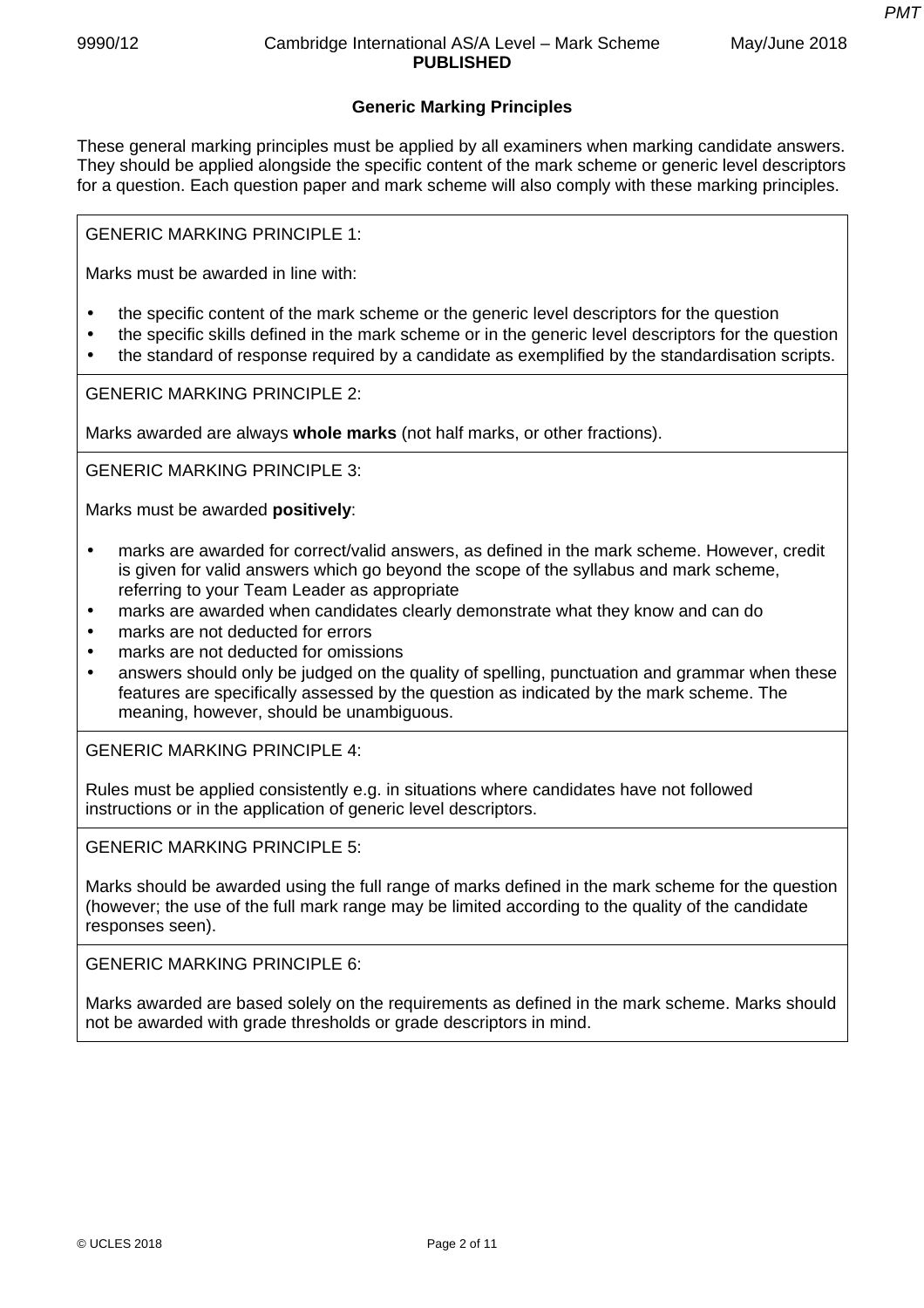| 9990/12  | Cambridge International AS/A Level - Mark Scheme<br><b>PUBLISHED</b>                                                                                   | May/June 2018  |
|----------|--------------------------------------------------------------------------------------------------------------------------------------------------------|----------------|
| Question | Answer                                                                                                                                                 | <b>Marks</b>   |
| 1(a)     | From the study by Andrade (doodling):                                                                                                                  | 1              |
|          | State the aim of this study.                                                                                                                           |                |
|          | 1 mark for the aim.                                                                                                                                    |                |
|          | To investigate whether doodling aids concentration (or not);<br>To investigate if doodling affects the recall of places/names.                         |                |
| 1(b)     | How was the 'monitoring performance score' calculated for each<br>participant?                                                                         | 1              |
|          | 1 mark for correct <i>full</i> calculation                                                                                                             |                |
|          | The number of correct names minus (the number of) false alarms<br>The difference between the number of correct names and the number of false<br>alarms |                |
| 1(c)     | Outline one result from the monitoring performance scores.                                                                                             | $\overline{2}$ |
|          | 2 marks – full answer with comparison<br>1 mark - partial answer or no meaningful comparison                                                           |                |
|          | Monitoring performance was significantly higher in the doodling condition                                                                              |                |

| <u>maniformia portormanoo was significantly manor in the accumity condition</u><br>(mean 7.7) compared to the control (non-doodling) condition (mean 6.9)<br>$(2 \text{ marks})$ ;<br>Performance was higher/better in the doodling condition (1 mark);<br>15/20 recalled all (8/8) names (1 mark) |  |
|----------------------------------------------------------------------------------------------------------------------------------------------------------------------------------------------------------------------------------------------------------------------------------------------------|--|
|                                                                                                                                                                                                                                                                                                    |  |

| Question | <b>Answer</b>                                                                    | <b>Marks</b> |
|----------|----------------------------------------------------------------------------------|--------------|
| 2(a)     | The study by Canli et al. (brain scans and emotions) used adult<br>participants. | 2            |
|          | Identify two other features of this sample.                                      |              |
|          | 1 mark for each correct feature                                                  |              |
|          | Ten participants;<br>(All) female;<br>Right-handed;<br>Volunteers;               |              |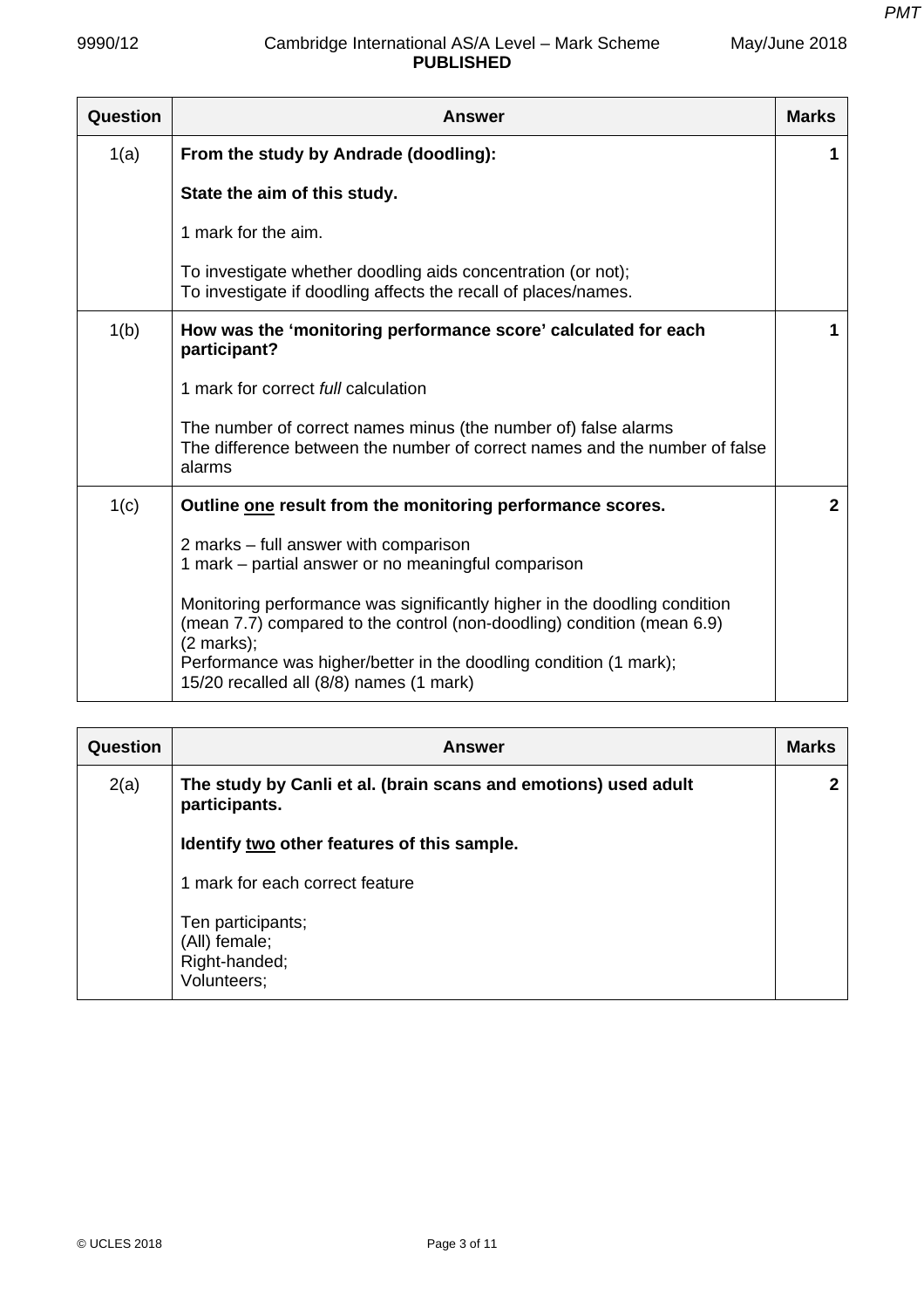May/June 2018

| Question | <b>Answer</b>                                                                                                                                                                                                                                                                                                                                                                                                                                                                    | <b>Marks</b> |
|----------|----------------------------------------------------------------------------------------------------------------------------------------------------------------------------------------------------------------------------------------------------------------------------------------------------------------------------------------------------------------------------------------------------------------------------------------------------------------------------------|--------------|
| 2(b)     | Outline one methodological problem that could arise if children were<br>used as participants in this study.                                                                                                                                                                                                                                                                                                                                                                      | 2            |
|          | 1 mark – partial answer that is methodological<br>2 marks – full/detailed answer that is methodological                                                                                                                                                                                                                                                                                                                                                                          |              |
|          | e.g.<br>fMRI/MRI scans were used in the study to measure brain structure/activity.<br>This requires participants to be still which might be difficult for children.<br>$(2 \text{ marks})$ ;<br>Children may lack understanding of emotions (1 mark);<br>Children would need to keep still during the brain scans (1 mark);<br>Children may be scared to enter the machine so refuse to go in (1 mark);<br>The children may find images distressing/scared of pictures (1 mark). |              |

| <b>Question</b> | <b>Answer</b>                                                                                                                                                                                                                                                                                                                                                                                                                                                                                                                                                                                                                                                                                     | <b>Marks</b> |
|-----------------|---------------------------------------------------------------------------------------------------------------------------------------------------------------------------------------------------------------------------------------------------------------------------------------------------------------------------------------------------------------------------------------------------------------------------------------------------------------------------------------------------------------------------------------------------------------------------------------------------------------------------------------------------------------------------------------------------|--------------|
| 3               | Saavedra and Silverman studied a boy with a button phobia.                                                                                                                                                                                                                                                                                                                                                                                                                                                                                                                                                                                                                                        | 4            |
|                 | Describe what happened during the behavioural exposures intervention<br>phase of the therapy.                                                                                                                                                                                                                                                                                                                                                                                                                                                                                                                                                                                                     |              |
|                 | 1 mark per correct point made.                                                                                                                                                                                                                                                                                                                                                                                                                                                                                                                                                                                                                                                                    |              |
|                 | The <b>mother</b> provided positive reinforcement/he was rewarded for handling<br>buttons;<br>This was given contingent on the child successfully completing the gradual<br>exposure;<br>Treatment sessions lasted for 30m with the boy;<br>Treatment sessions lasted for 20m with the boy and his mother;<br>During one session he produced a hierarchy of disgust/fear (using a Feelings<br>Thermometer);<br>He was exposed to this disgust/fear hierarchy/a variety of buttons;<br>For example, he had to hug his mother who was wearing (plastic) buttons;<br>His level of disgust/fear was recorded;<br>At the bottom was large denim jeans buttons/at the top was small plastic<br>buttons. |              |

| Question | <b>Answer</b>                                                                                                                                                             | Marks |
|----------|---------------------------------------------------------------------------------------------------------------------------------------------------------------------------|-------|
| 4(a)     | Piliavin et al. (subway Samaritans) used four different model conditions.<br>One of these was 'Critical area - early'.                                                    | 2     |
|          | Outline what the model was expected to do in this condition.                                                                                                              |       |
|          | 1 mark per correct statement made.                                                                                                                                        |       |
|          | The model would stand in the critical area;<br>They would wait until passing the fourth station before helping (the victim);<br>This was approximately 70s after collapse |       |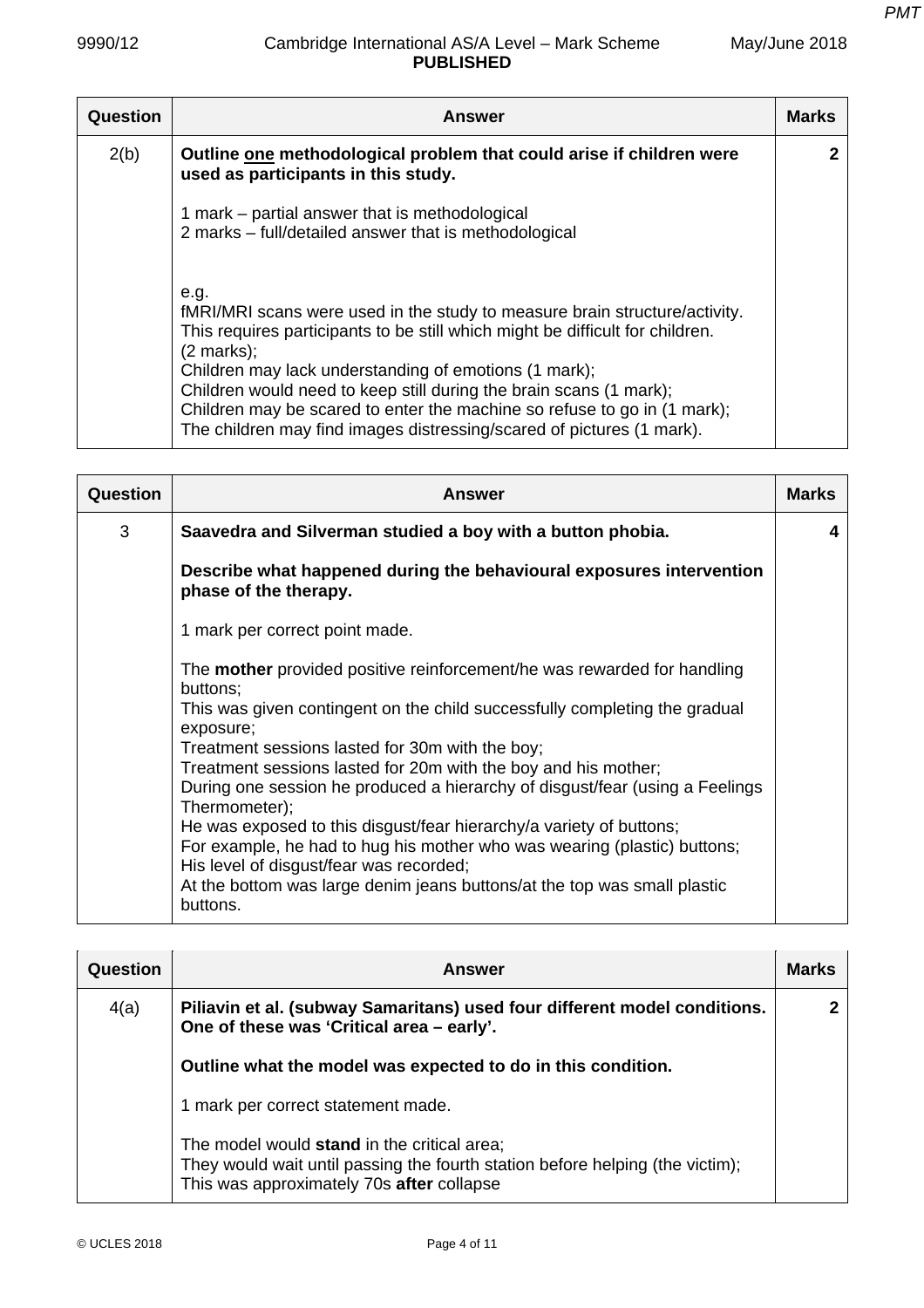| Question | <b>Answer</b>                                                                                                                                                                                                                                                                                                                                                                                                                                                                                                   | <b>Marks</b> |
|----------|-----------------------------------------------------------------------------------------------------------------------------------------------------------------------------------------------------------------------------------------------------------------------------------------------------------------------------------------------------------------------------------------------------------------------------------------------------------------------------------------------------------------|--------------|
| 4(b)     | Describe one quantitative result of the behaviour of participants in the<br>critical area.                                                                                                                                                                                                                                                                                                                                                                                                                      |              |
|          | 2 marks for one quantitative result with a comparison<br>1 mark for one quantitative result without a meaningful comparison                                                                                                                                                                                                                                                                                                                                                                                     |              |
|          | e.g.<br>On 5% of trials with a white victim people left the critical area compared to<br>9% for a black victim (2 marks);<br>Of the spontaneous helpers/first helpers, 90% were male/64% were white<br>(1 mark) ORA<br>In 20% of trials people moved away (from the critical area)/in total 34 people<br>left the area $(1$ mark) (together = 2 marks)<br>Males helped more than females (1 mark)<br>'Early' models were more likely to elicit other helpers (n=4) more than 'late'<br>models $(n=2)$ (2 marks) |              |

| Question | Answer                                                                                                                                                        | <b>Marks</b> |
|----------|---------------------------------------------------------------------------------------------------------------------------------------------------------------|--------------|
| 5(a)     | The study by Yamamoto et al. (chimpanzee helping) is based on the<br>concepts of altruism and empathy.                                                        | 4            |
|          | Outline what is meant by 'altruism' and 'empathy'.                                                                                                            |              |
|          | 2 marks for altruism<br>2 marks for empathy                                                                                                                   |              |
|          | 1 mark can be awarded for an example for each term                                                                                                            |              |
|          | Altruism<br>The willingness to do certain things/doing certain things for someone else<br>(1 mark) even if it disadvantages yourself/gain no benefit (1 mark) |              |
|          | Empathy<br>The ability to understand the emotional state of someone else (1 mark) by<br>imagining what it would be like to be in that situation (1 mark)      |              |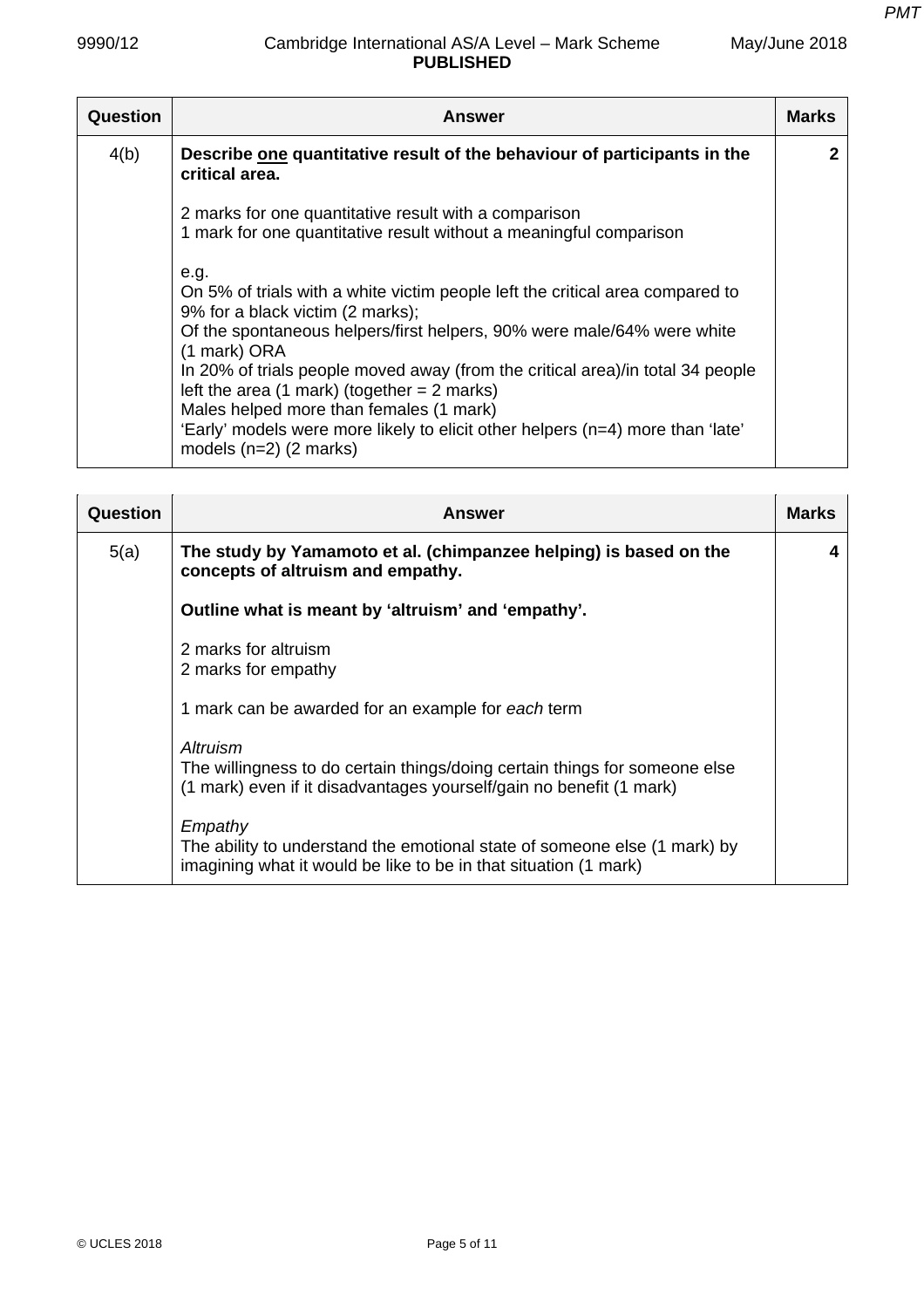| Question | <b>Answer</b>                                                                                                                                                                                                                                                                                | <b>Marks</b> |
|----------|----------------------------------------------------------------------------------------------------------------------------------------------------------------------------------------------------------------------------------------------------------------------------------------------|--------------|
| 5(b)     | Outline how one result from this study supports the concept of either<br>altruism or empathy.                                                                                                                                                                                                | 2            |
|          | 1 mark for the result<br>1 mark for linking to the concept                                                                                                                                                                                                                                   |              |
|          | Altruism, e.g.<br>The majority of chimpanzees offered a stick or straw (correct tool) to the<br>other chimpanzee (1 mark). This allowed the other chimpanzee to reach the<br>juice and drink it so the chimpanzee offering the tool did not get the juice<br>$(1$ mark)                      |              |
|          | Empathy, e.g.<br>The majority of chimpanzees offered a stick or straw (correct tool) to the<br>other chimpanzee (1 mark). This could have been done as the chimpanzee<br>offering may have imagined what it was like to be in that situation of needing<br>a tool to solve the task (1 mark) |              |

| Question | <b>Answer</b>                                                                                                                                                                                                                                                                                                                                                                                                                                                                                                                                                                                                                                                                                                                                                                                 | <b>Marks</b> |
|----------|-----------------------------------------------------------------------------------------------------------------------------------------------------------------------------------------------------------------------------------------------------------------------------------------------------------------------------------------------------------------------------------------------------------------------------------------------------------------------------------------------------------------------------------------------------------------------------------------------------------------------------------------------------------------------------------------------------------------------------------------------------------------------------------------------|--------------|
| 6(a)     | In the study by Schachter and Singer (two factors in emotion), the anger<br>condition used a stooge and a questionnaire.                                                                                                                                                                                                                                                                                                                                                                                                                                                                                                                                                                                                                                                                      | 5            |
|          | Describe the procedure in the anger condition after the participants met<br>the stooge.                                                                                                                                                                                                                                                                                                                                                                                                                                                                                                                                                                                                                                                                                                       |              |
|          | 1 mark per correct point made                                                                                                                                                                                                                                                                                                                                                                                                                                                                                                                                                                                                                                                                                                                                                                 |              |
|          | They were told by the experimenter that he would be back in 20 minutes;<br>The stooge complains about the questionnaire with statements about it being<br>unfair;<br>Annoyed at being given shots [injections];<br>The stooge began to show anger;<br>The questions begin with 'innocent' ones before getting more personal;<br>The stooge 'paces' his answers to match that of the participant;<br>The stooge makes standardised comments about various questions;<br>The comments begin with 'innocent' comments but get increasingly hostile;<br>He crumples up the questionnaire (at the end);<br>(At the end) he stamps out of the room;<br>The participants' behaviours were observed through a one-way mirror;<br>Their behaviour was placed into categories/six categories were used. |              |
|          | 1 mark can be given for an example of a stooge comment and 1 mark for any<br>of the set questions asked in the questionnaire.                                                                                                                                                                                                                                                                                                                                                                                                                                                                                                                                                                                                                                                                 |              |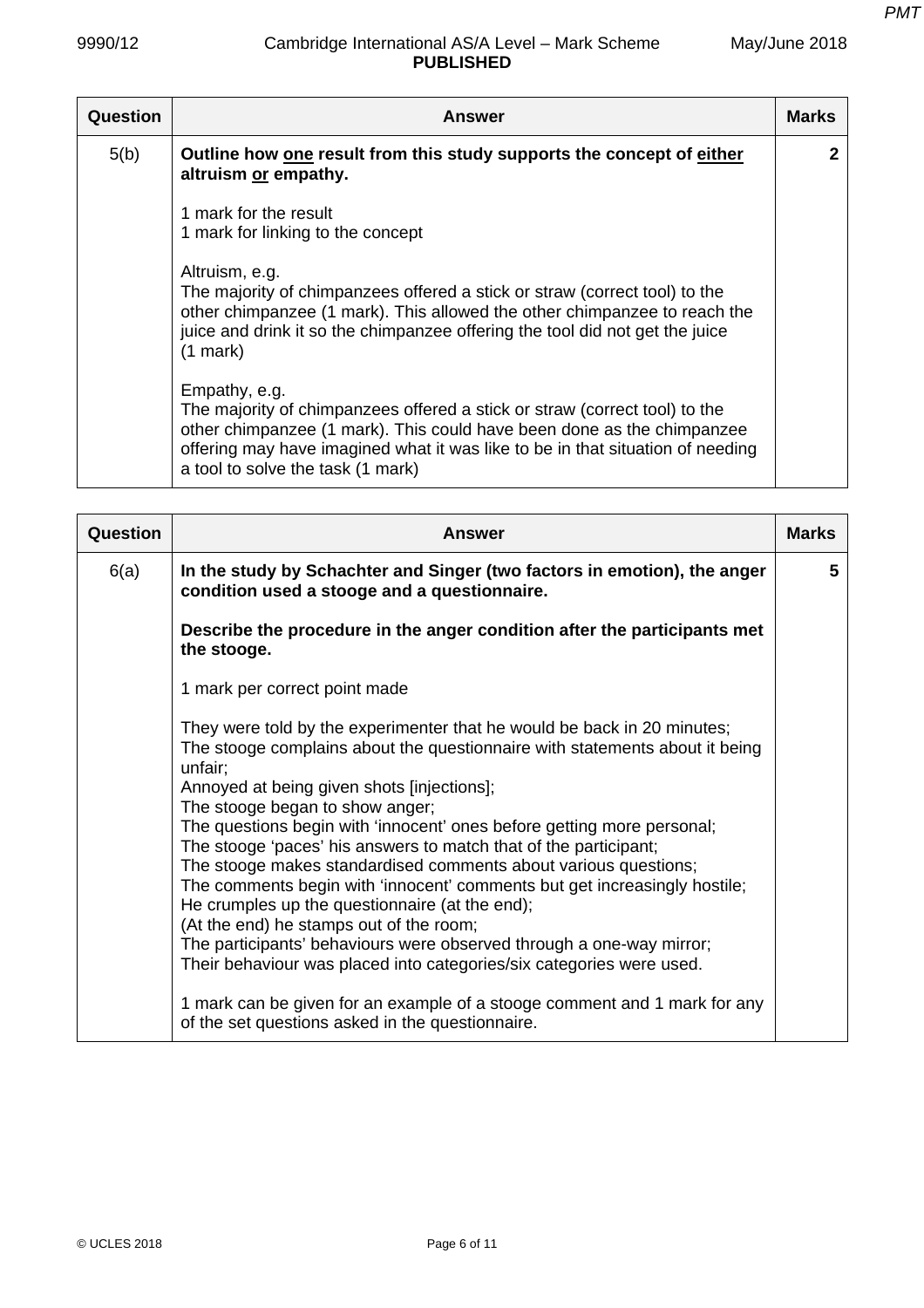| May/June 2018 |
|---------------|
|---------------|

| Question | <b>Answer</b>                                                                                                                                                                                                                                                                                                                                                                                                                                                                       | <b>Marks</b> |
|----------|-------------------------------------------------------------------------------------------------------------------------------------------------------------------------------------------------------------------------------------------------------------------------------------------------------------------------------------------------------------------------------------------------------------------------------------------------------------------------------------|--------------|
| 6(b)     | Explain one reason why the procedure was standardised in this study.                                                                                                                                                                                                                                                                                                                                                                                                                | 3            |
|          | It would allow the study to be more easily replicated (1 mark)<br>Therefore, it could be tested for reliability (1 mark)<br>For example having standardised prompts/behaviours for the stooge means<br>exact replication is possible (1 mark)<br>It would increase the (internal) validity of the study (1 mark)<br>Therefore, cause and effect are (more) likely to be seen (1 mark)<br>For example knowing it was 'injection information' causing behavioural<br>changes (1 mark) |              |
|          | It can help to reduce extraneous/uncontrolled variables (1 mark)<br>So that we know it is probably the IV of information about the injection [any<br>named one] (1 mark)<br>causing the change in pulse rate/side effects/behaviours shown - the DV<br>$(1$ mark)                                                                                                                                                                                                                   |              |

| Question | <b>Answer</b>                                                                                                                                                                                                                                                                                                                         | <b>Marks</b> |
|----------|---------------------------------------------------------------------------------------------------------------------------------------------------------------------------------------------------------------------------------------------------------------------------------------------------------------------------------------|--------------|
| 7(a)     | Outline one assumption of the learning approach, including any<br>example in your answer.                                                                                                                                                                                                                                             | 2            |
|          | 1 mark for the assumption<br>1 mark for the example                                                                                                                                                                                                                                                                                   |              |
|          | e.g.<br>We learn though observation/imitation of behaviour (1 mark). People may<br>then copy behaviours seen on TV adverts (1 mark) or the children in the<br>Bandura et al. study copied the attacks on the Bobo doll (alternative 1 mark)                                                                                           |              |
|          | We learn through the consequences of our behaviour (1 mark). (Operant<br>conditioning suggests) if we are rewarded for an action we are likely to repeat<br>it (alternative first mark) so giving a sweet to a child after they have tidied<br>their bedroom means they are more likely to repeat the tidying behaviour<br>$(1$ mark) |              |
|          | We learn through association (1 mark). (Classical conditioning suggests) we<br>associate two stimuli together to produce a learned response (alternative first<br>mark) so a cat can associate the sound of a cupboard opening with food<br>$(1$ mark).                                                                               |              |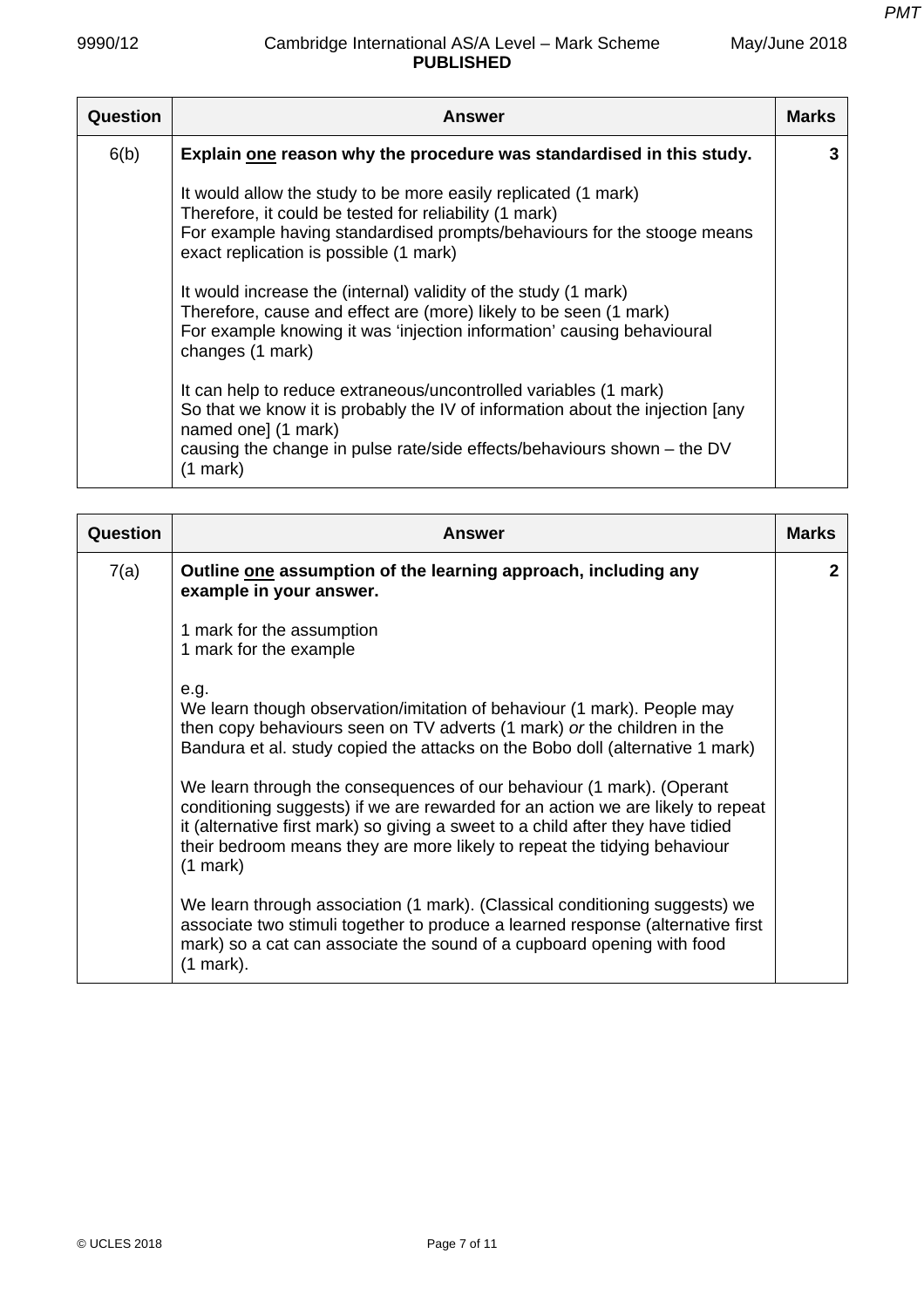| Question | Answer                                                                                                                                                                                                                                                               | <b>Marks</b> |
|----------|----------------------------------------------------------------------------------------------------------------------------------------------------------------------------------------------------------------------------------------------------------------------|--------------|
| 7(b)     | Studies from the learning approach have real-world applications.                                                                                                                                                                                                     | 4            |
|          | Describe how the results of the study by the Bandura et al. (aggression)<br>can be applied to helping parents reduce aggressive behaviour in their<br>children.                                                                                                      |              |
|          | 2 marks for the results<br>2 marks for applying it to the scenario                                                                                                                                                                                                   |              |
|          | e.g.<br>Boys were much more likely to imitate the physical aggression of a same-sex<br>model (1 mark). Therefore, parents could get their boys to witness same-sex<br>models showing friendly behaviour (so they imitate that instead) (1 mark)                      |              |
|          | Children were less likely to perform aggressive acts if they witnessed a non-<br>aggressive model (1 mark). So, parents should only be kind in front of their<br>children/should only let them watch pro-social TV (1 mark)                                          |              |
| 7(c)     | Outline one other real-world application based on the results or<br>conclusions from the study by Bandura et al.                                                                                                                                                     | $\mathbf{2}$ |
|          | 1 mark – partial answer or no indication of who will benefit<br>2 marks – full answer which includes who will benefit                                                                                                                                                |              |
|          | e.g.<br>As children were more likely to imitate physical/verbal aggression from a<br>model (1 mark), TV programme makers might want to ensure that their<br>characters are non-aggressive to reduce the amount of aggressive behaviour<br>that is imitated (1 mark). |              |
|          | The study showed children imitate same-sex models so it might be useful in<br>schools (1 mark); Women can teach girls/men can teach boys to<br>behave/learn more effectively (1 mark).                                                                               |              |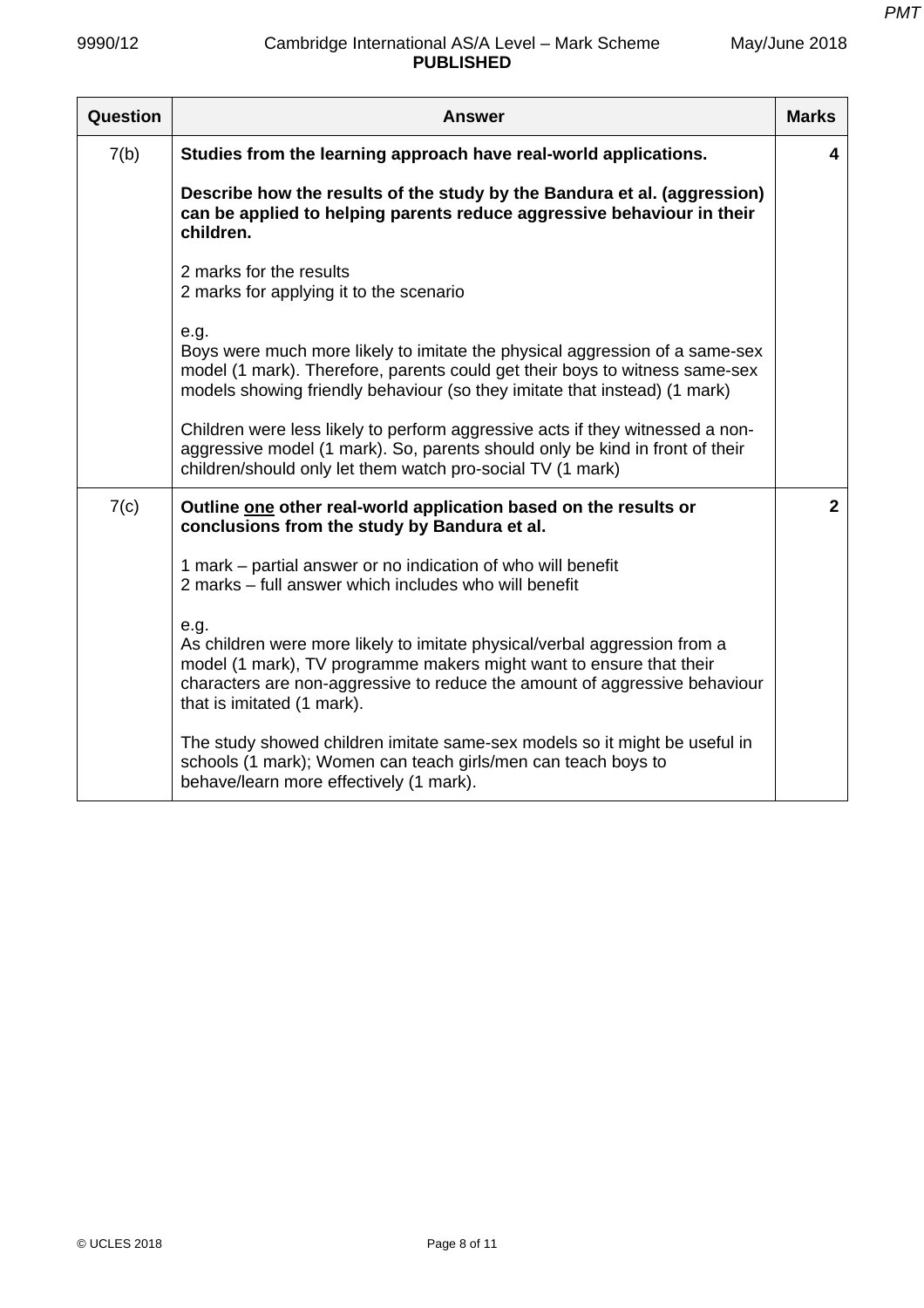May/June 2018

| Question | <b>Answer</b>                                                                                                                                                                                                                                                                                                                                                                                                                                                                                                                                                                                                              | <b>Marks</b> |
|----------|----------------------------------------------------------------------------------------------------------------------------------------------------------------------------------------------------------------------------------------------------------------------------------------------------------------------------------------------------------------------------------------------------------------------------------------------------------------------------------------------------------------------------------------------------------------------------------------------------------------------------|--------------|
| 8(a)     | In the study by Pepperberg (parrot learning), the main way that Alex<br>was trained was called the 'model/rival technique'.                                                                                                                                                                                                                                                                                                                                                                                                                                                                                                |              |
|          | Explain the procedure of this technique.                                                                                                                                                                                                                                                                                                                                                                                                                                                                                                                                                                                   |              |
|          | 1 mark per correct feature of the procedure                                                                                                                                                                                                                                                                                                                                                                                                                                                                                                                                                                                |              |
|          | One human acts as a trainer/teacher to a second human;<br>They present objects and ask questions about the objects/asked 'What's<br>Same?'/asked 'What's Different?'<br>They are given praise/rewarded for correct answers (e.g. keep item);<br>They show disapproval of incorrect answers (e.g. item taken away);<br>The second human acts as a model for the parrot;<br>They also act as a rival for the trainer's attention;<br>The parrot is allowed to participate in any verbal exchanges;<br>Alex observed the interactions (between model and rival);<br>The role of the M/R and trainer is (frequently) reversed. |              |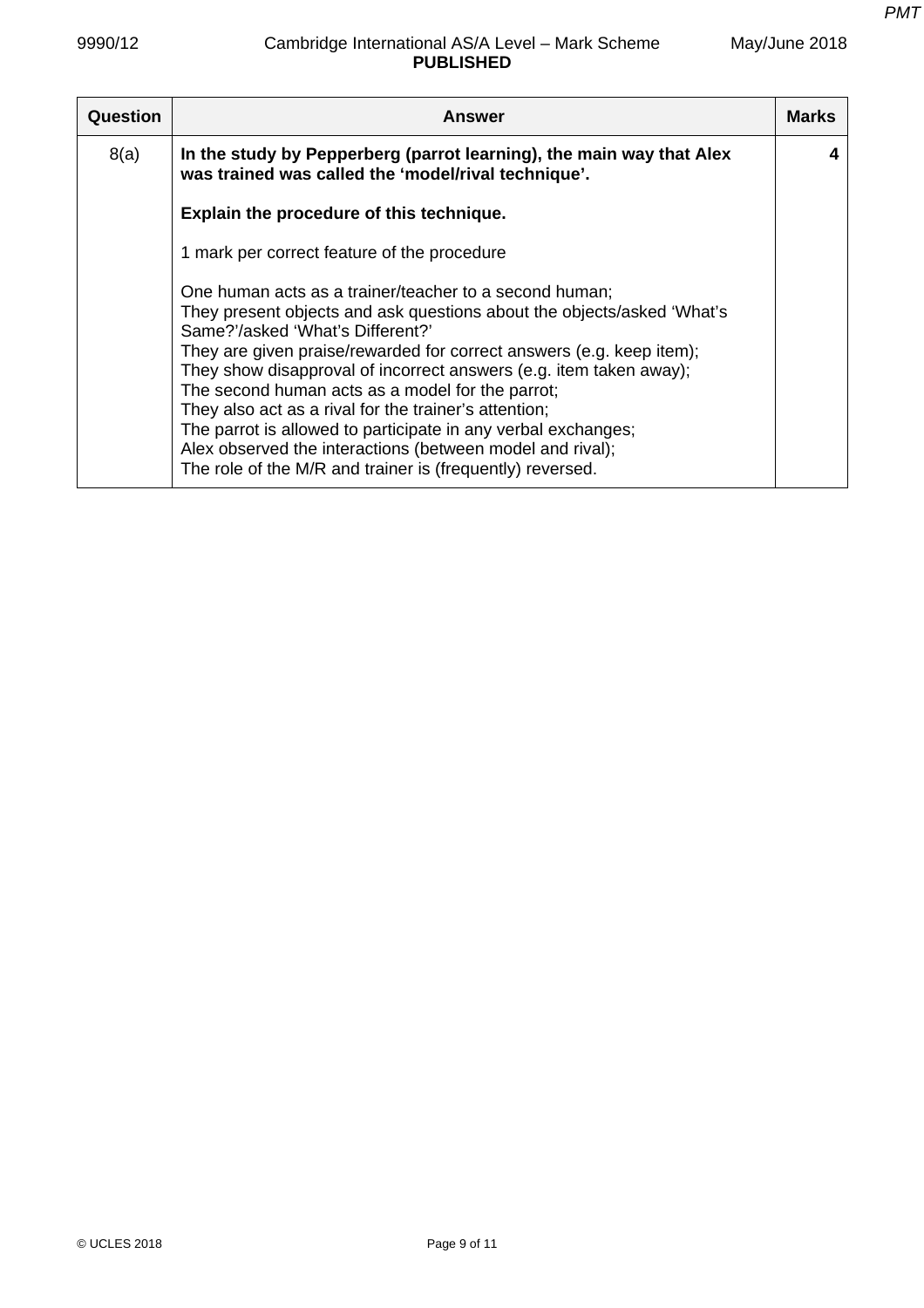| Question | <b>Answer</b>                                                                                                                                                                                                                                                                                                           | <b>Marks</b> |
|----------|-------------------------------------------------------------------------------------------------------------------------------------------------------------------------------------------------------------------------------------------------------------------------------------------------------------------------|--------------|
| 8(b)     | Explain one similarity and one difference between the study by<br>Pepperberg and one other core study from the learning approach.                                                                                                                                                                                       | 8            |
|          | 4 marks available for the similarity, e.g. modelling, quantitative data, case<br>study, ethics<br>4 marks available for the difference, e.g. species, sample size, type of<br>conditioning, ethics                                                                                                                      |              |
|          | The other study can only be Bandura et al. or Saavedra and Silverman.                                                                                                                                                                                                                                                   |              |
|          | Level 4 (4 marks)<br>The candidate has explained one similarity/difference between the<br>Pepperberg study and one other learning study.<br>Accurate knowledge and understanding is applied.<br>$\bullet$<br>There is a clear line of reasoning which is logically structured and<br>$\bullet$<br>thoroughly evaluated. |              |
|          | Level 3 (3 marks)<br>The candidate has given one similarity/difference between the<br>Pepperberg study and one other learning study.<br>Knowledge and understanding is applied.<br>There is evidence of some structured reasoning and some evaluation.<br>$\bullet$                                                     |              |
|          | Level 2 (2 marks)<br>The candidate has given one similarity/difference between the<br>$\bullet$<br>Pepperberg study and one other learning study.<br>Some evidence that knowledge and understanding is applied but this<br>$\bullet$<br>may be limited.<br>There is evidence of some reasoning with limited evaluation. |              |
|          | Level 1 (1 mark)<br>The candidate has given one similarity/difference between the<br>Pepperberg study and one other learning study.<br><b>OR</b><br>The candidate has given one evaluation point that is basic.<br>$\bullet$                                                                                            |              |
|          | Level 0 (0 marks)<br>No response worthy of credit.                                                                                                                                                                                                                                                                      |              |